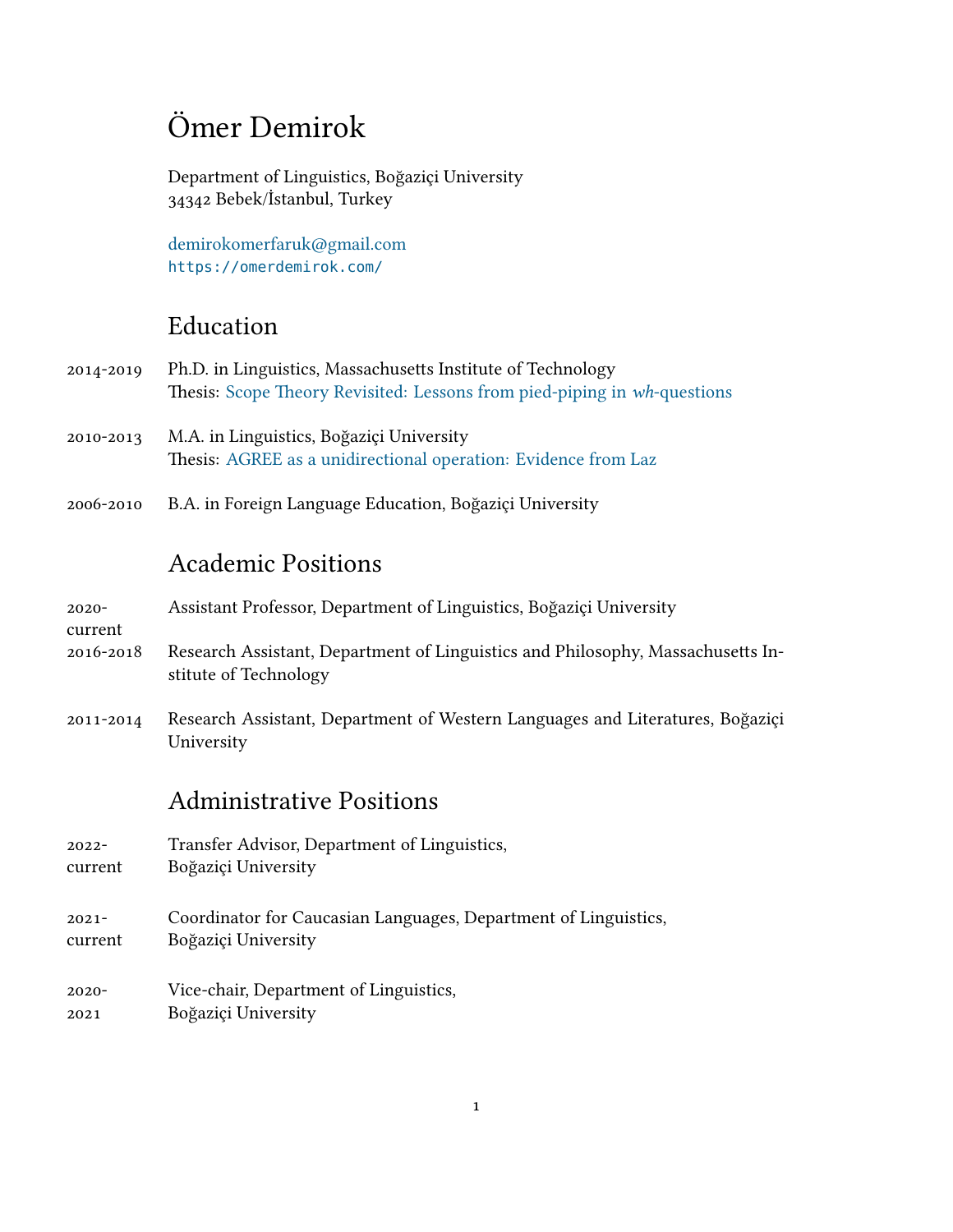### Research Interests

Syntax, semantics, morphology, and their interfaces, fieldwork, Caucasian languages, endangered languages

### Publications

#### BOOK CHAPTERS

- 2022 "Agreeing complementizers may just be moody", In *Discourse particles: syntactic, semantic, pragmatic and historical aspects*, eds. Xabier Artiagoitia, Arantzazu Elordieta, Sergio Monforte, Linguistik Aktuelle Series, John Benjamins. DOI: 10.1075/la.276.04dem (with Balkız Öztürk)
- accepted "On the significance of Laz for theoretical research in linguistics", In *Lazuri: An Endangered Language of the Black Sea*, ed. Züleyha Ünlü. Vernon Press (with Balkız Öztürk)
- 2021 "Correlatives in languages of the Caucasus", In *Handbook of Languages of the Caucasus*, ed. Maria Polinsky. Oxford University Press (with Balkız Öztürk)
- 2011 "The Verb in Laz", In *Pazar Laz, LINCOM-Languages of the World/Materials 484*, Balkız Öztürk & Markus Pöchtrager (eds.),  $42-74$ .

Journal Articles

- 2022 ["How can a language have double passives but lack antipassives"](https://www.glossa-journal.org/article/id/6553/), *Glossa 7*(1). DOI: 10.16995/glossa.6553 (with Furkan Dikmen [first author], and Balkız Öztürk)
- 2021 ["Non-linear Blocking Effects on Suppletive Allomorphy](https://doi.org/10.18492/dad.804477)", *Dilbilim Araştırmaları Dergisi*, 32 (2) , 83-109. DOI: 10.18492/dad.804477
- 2021 ["When can a prefix block a root portmanteau?"](https://lingbuzz.com/j/rgg/2021/2021.02/), *Rivista di Grammatica Generativa (Research in Generative Grammar) [RGG]* 2021.2 (Volume 43).
- 2015 ["The Logophoric Complementizer in Laz](http://dad.boun.edu.tr/download/article-file/305760)", *Dilbilim Araştırmaları Dergisi [Journal of Linguistics Research]* 2/2015: 45–69. (with Balkız Öztürk)
- 2014 ["The status of roots in event composition: Laz](https://odemirok.files.wordpress.com/2020/01/demirok-lingue-e-linguaggio.pdf)", *Lingue e linguaggio* 1/2014: 83–102.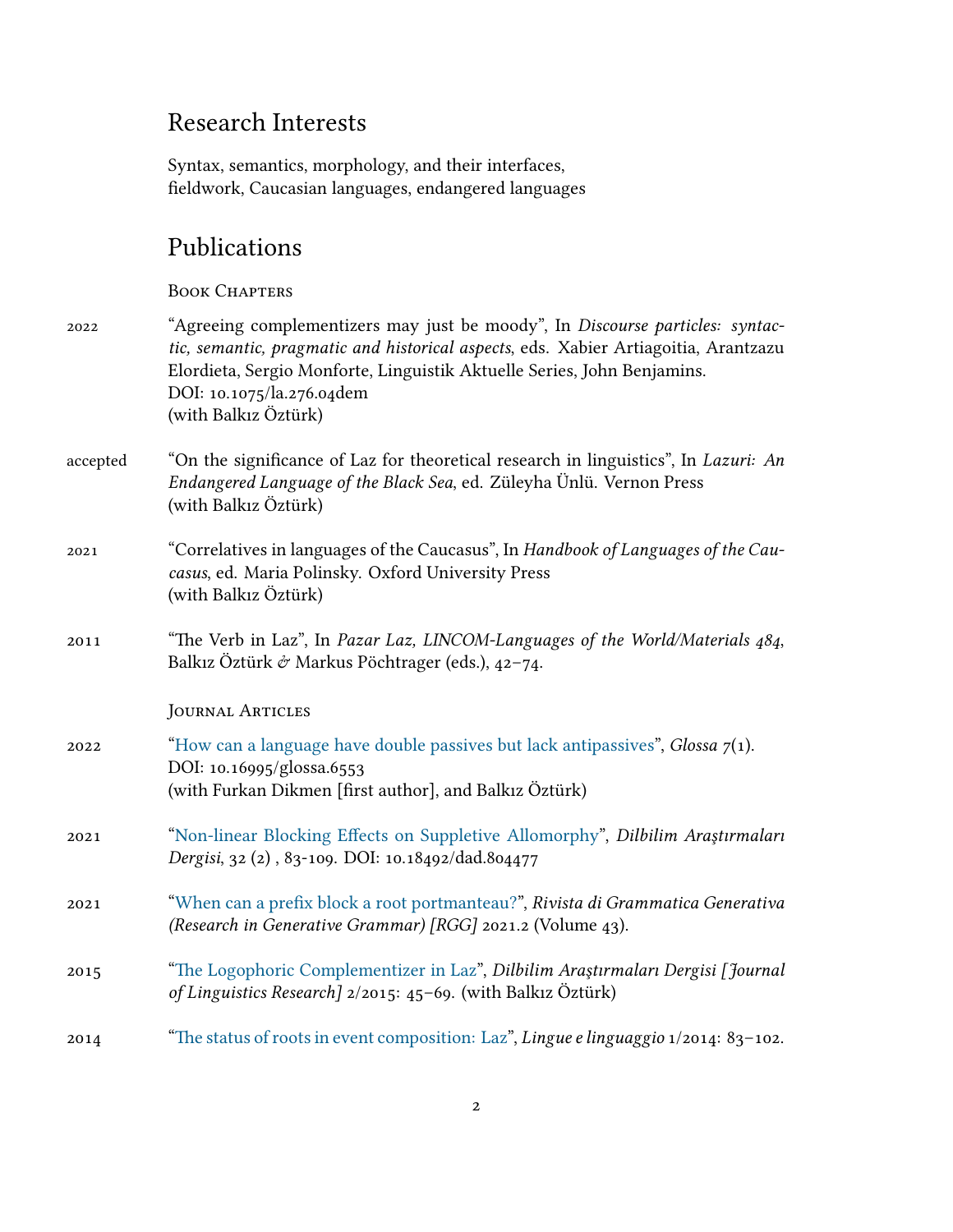Conference Proceedings

- 2022 ["Intervention effects follow from scope rigidity in Turkish"](https://doi.org/10.3765/salt.v31i0.5079), In *Semantics and Linguistic Theory 31* [SALT 31].
- 2022 ["Modifying result states in Turkish"](https://doi.org/10.3765/salt.v31i0.5076), In *Semantics and Linguistic Theory 31* [SALT 31] (with Furkan Dikmen [first author])
- 2021 ["Hypothetical Comparison in Turkish](https://doi.org/10.3765/ptu.v6i1.5054) ", In *Proceedings of the 6th Workshop on Turkic and Languages in Contact with Turkic* [Tu+6], (with Utku Türk [first author])
- 2019 ["Complementizers with attitude](https://odemirok.files.wordpress.com/2020/01/demirok-ozyildiz-ozturk-nels49.pdf)", In *Proceedings of the 49th Annual Meeting of the North East Linguistic Society* [NELS49], ed. Maggie Baird and Jonathan Pesetsky (with Deniz Özyıldız and Balkız Öztürk)
- 2019 ["Difficult Imperatives in Turkish](https://odemirok.files.wordpress.com/2020/01/difficult_imperatives_wafl14.pdf)", In *Proceedings of the 14th Workshop on Altaic Formal Linguistics* [WAFL14], ed. Tanya Bondarenko et al., 49-56, MIT Working Papers in Linguistics (with Despina Oikonomou)
- 2019 ["A Semantic Characterization of Turkish Nominalizations"](http://www.lingref.com/cpp/wccfl/36/paper3455.pdf), In *Proceedings of the 36th West Coast Conference on Formal Linguistics* [WCCFL36], ed. Richard Stockwell et al., 132-142.
- 2018 ["A Modal Approach to Dative Subjects in Laz](https://odemirok.files.wordpress.com/2020/01/nels48_demirok.pdf)", In *Proceedings of the 48th Annual Meeting of the North East Linguistic Society* [NELS48], ed. Sherry Hucklebridge and Max Nelson, Vol 1: 193-206.
- 2017 ["Free Relatives and Correlatives in Wh-in-situ"](https://odemirok.files.wordpress.com/2020/01/nels47.pdf), In *Proceedings of the 47th Annual Meeting of the North East Linguistic Society* [NELS47], ed. Andrew Lamont and Katerina Tetzloff, Vol.1: 271-284.
- 2017 ["A Compositional Semantics for Turkish Correlatives](http://www.lingref.com/cpp/wccfl/34/paper3308.pdf)", In *Proceedings of the 34th West Coast Conference on Formal Linguistics* [WCCFL34], ed. Aaron Kaplan et al., 159-166 & In *Proceedings of the 12th Workshop on Altaic Formal Linguistics* [WAFL12], ed. Leyla Zidani-Eroğlu et al., MIT Working Papers in Linguistics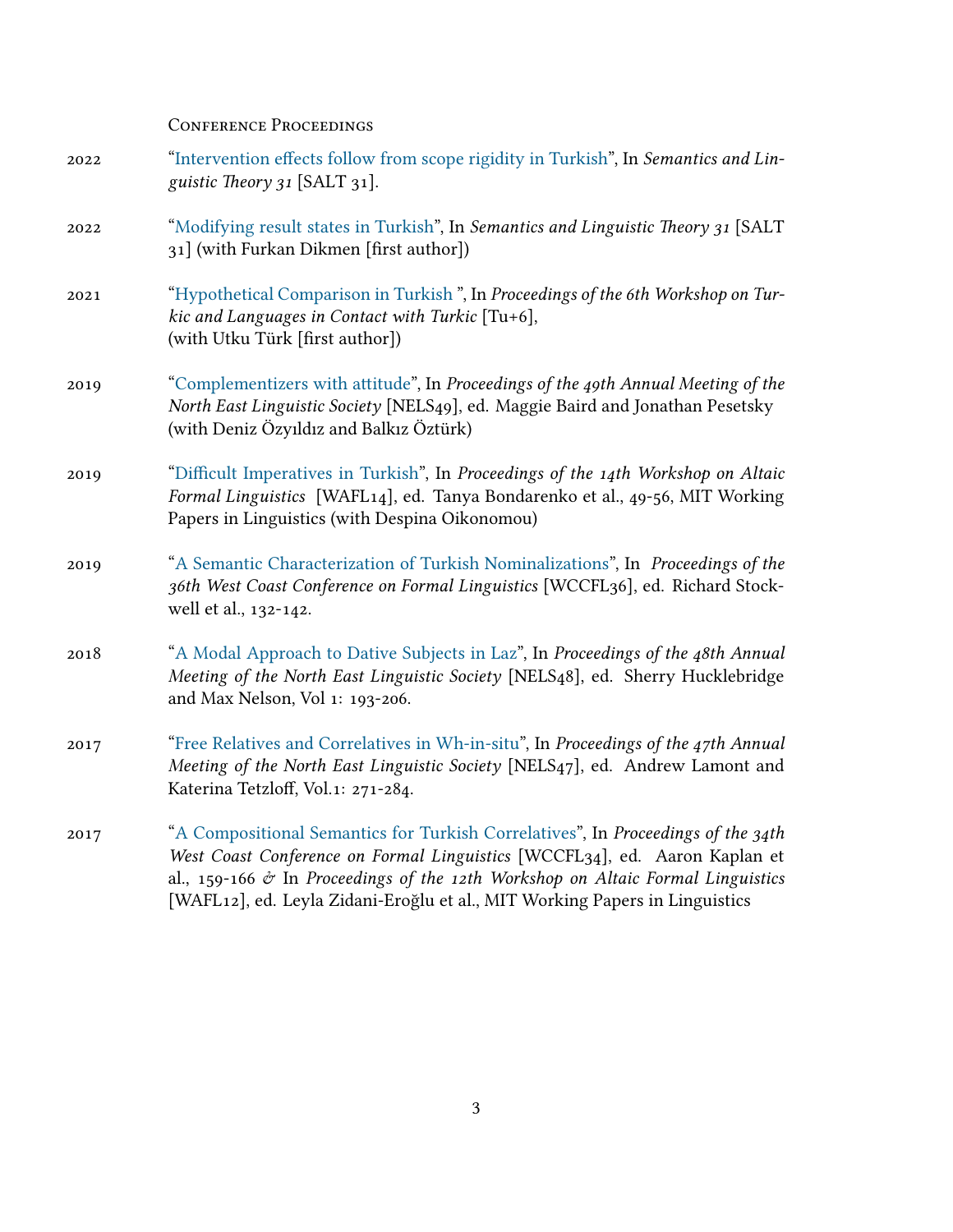## Academic Presentations

| 2022 | "The Emergence of Clausal Nominalizations in Laz", Formal Approaches to Con-<br>tact in/with Turkish [FACT]. University of Tromsø, May 19-20.<br>(with Balkız Öztürk)                                                                                      |
|------|------------------------------------------------------------------------------------------------------------------------------------------------------------------------------------------------------------------------------------------------------------|
| 2022 | "A Paradigm Gap in Turkish", 7th Workshop on Turkic and Languages in Contact<br>with Turkic $[Tu+7]$ . University of Connecticut, Feb 18-19.<br>(with Muhammed İleri [first author])                                                                       |
| 2022 | "A Dependent Case Theoretic Account of Alignment Shifts in Heritage Grammars",<br>İDÇ Dilbilim Buluşmaları #37. Jan 7.<br>(Invited, joint work with Ümit Atlamaz [first author] and Metin Bağrıaçık)                                                       |
| 2021 | "From Split-Ergativity Towards Accusativity in Heritage Kurmanji and Georgian",<br>Heritage Language Syntax 2. Utrecht University, Dec 15-17.<br>(with Ümit Atlamaz [first author] and Metin Bağrıaçık)                                                    |
| 2021 | "Compounding with a polymorphic deverbalizer in Turkish", 9th Workshop on<br>Nominalizations (JENom9), Brown University, June 17-18.<br>(with Furkan Dikmen [first author] and Balkız Öztürk)                                                              |
| 2021 | "Modifying result states in Turkish", Semantics and Linguistics Theory (SALT31),<br>Brown University, May 7-9. [poster] (Furkan Dikmen [first author])                                                                                                     |
| 2021 | "Intervention Effects directly follow from Scope Rigidity in Turkish", Semantics<br>and Linguistics Theory (SALT31), Brown University, May 7-9. [poster]                                                                                                   |
| 2021 | "Thematic suffixes in Şavşat Georgian", Theme Vowels and V(P) Structure and Be-<br>yond (ThV2021), University of Graz, April 22-23 (with Reyhan Okumuş [first au-<br>thor] and Balkız Öztürk)                                                              |
| 2021 | "Intervention Effects directly follow from Scope Rigidity in Turkish", 6th Work-<br>shop on Turkic and Languages in Contact with Turkic (Tu+6), University of Toronto,<br>Feb 19-20                                                                        |
| 2021 | "Hypothetical Comparison in Turkish", 6th Workshop on Turkic and Languages in<br>Contact with Turkic (Tu+6), University of Toronto, Feb 19-20 $\dot{\sigma}$ Penn Linguistics<br>Conference 45 (PLC45), UPenn, March 19-21 (with Utku Türk [first author]) |
| 2021 | "Modal vs. non-modal un-agentive constructions in Laz", Agency and Intentions<br>in Language (AIL 1), University of Göttingen, Jan 13-15                                                                                                                   |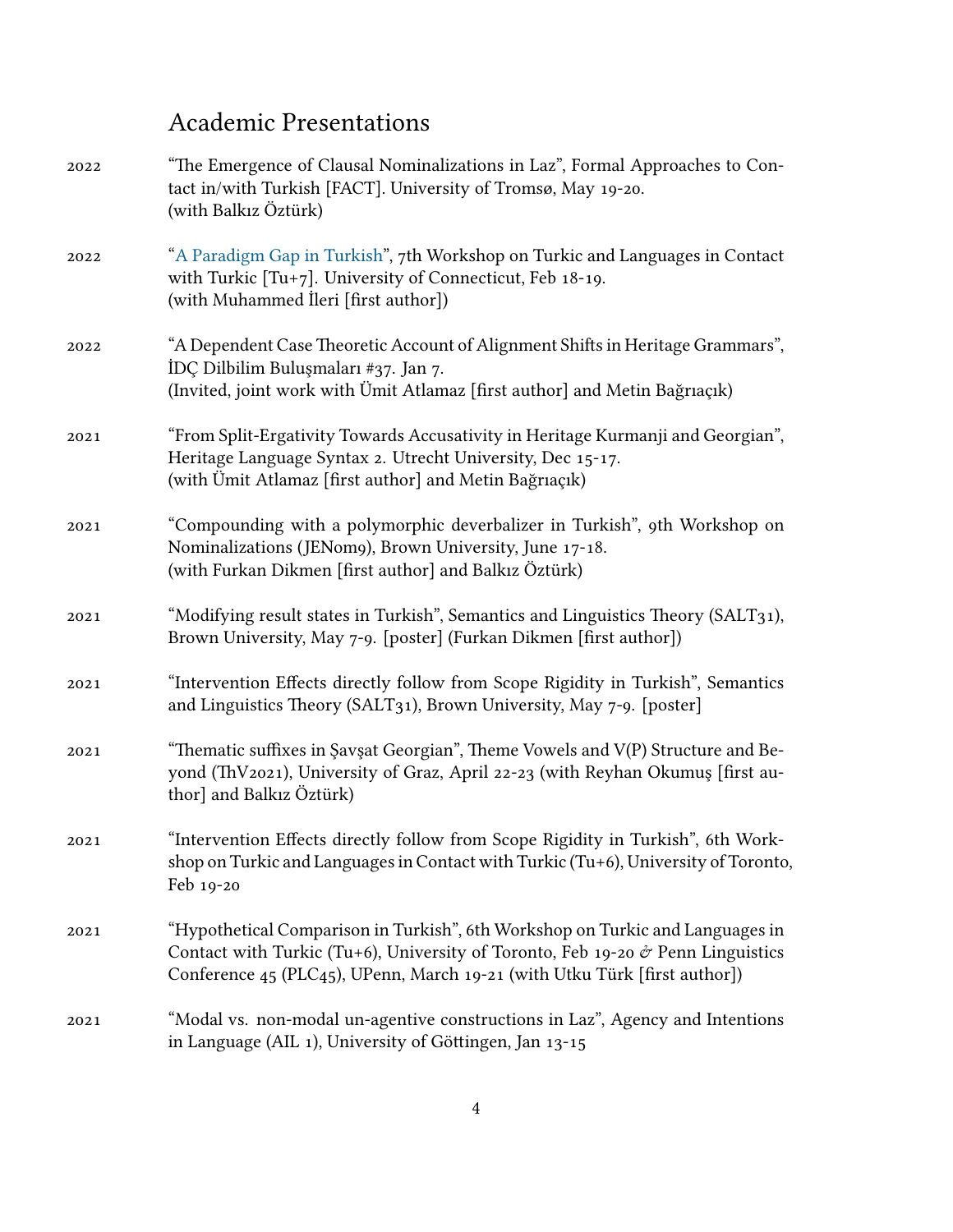| 2020 | "Attitude Sensitive Complementizers in Laz", International Workshop on Discourse<br>Particles (InDisPart), University of the Basque Country, Oct 8<br>(with Balkız Öztürk)                             |
|------|--------------------------------------------------------------------------------------------------------------------------------------------------------------------------------------------------------|
| 2020 | "On the temporal decomposition of bivalent events", Events and Event Structure<br>at the Limits of Grammar (EESLiG2020), University of Oxford, Sept 15-16<br>(with Reyhan Okumuş & Balkız Öztürk)      |
| 2020 | "Non-linear blocking of portmanteaus: a case study on Laz", Nanolab, June 12<br>[invited]                                                                                                              |
| 2020 | "A pied-piping theory of exceptional de re: Scoping after all", The 43rd Generative<br>Linguistics in the Old World [GLOW43], Humboldt-Universität zu Berlin, Apr 8-20                                 |
| 2019 | "Does the cross-linguistic distribution of wh-free relatives justify a semantic ty-<br>pology?" Boğaziçi University, Nov 11 [invited]                                                                  |
| 2019 | "Ergative as a default case: Evidence from a Georgian dialect", 4th Workshop on<br>Turkic and Languages in Contact with Turkic (Tu+4), NYU, Feb 16-17                                                  |
| 2018 | "Difficult Imperatives in Turkish", 14th Workshop on Altaic Formal Linguistics<br>[WAFL14], MIT, Oct 19-21 [poster] (with Despina Oikonomou)                                                           |
| 2018 | "Complementizers in Laz are attitude sensitive", 49th Annual Meeting of the North<br>East Linguistic Society [NELS49], Cornell University, Oct 5-7 [poster]<br>(with Deniz Özyıldız and Balkız Öztürk) |
| 2018 | "Events are Entities: Evidence from Turkish Nominalizations", 36th West Coast<br>Conference on Formal Linguistics [WCCFL36], UCLA, Apr 20-22                                                           |
| 2017 | "On Complex DPs in Turkish: Lessons for Inverse Linking and Scope Rigidity",<br>SuSurrus at UMass Amherst, Nov 10 [invited]                                                                            |
| 2017 | "A Modal Approach to Dative Subjects in Laz", 48th Annual Meeting of the North<br>East Linguistic Society [NELS48], University of Iceland, Oct 27-29                                                   |
| 2016 | "Free Relatives and Correlatives in Wh-in-situ", 47th Annual Meeting of the North<br>East Linguistic Society [NELS47], UMass Amherst, Oct 14-16                                                        |
| 2016 | "A Compositional Semantics for Turkish Correlatives", [poster] WCCFL 34,<br>University of Utah, Apr 29 - May 1 & [poster] GLOW 39, Universität Göttingen,                                              |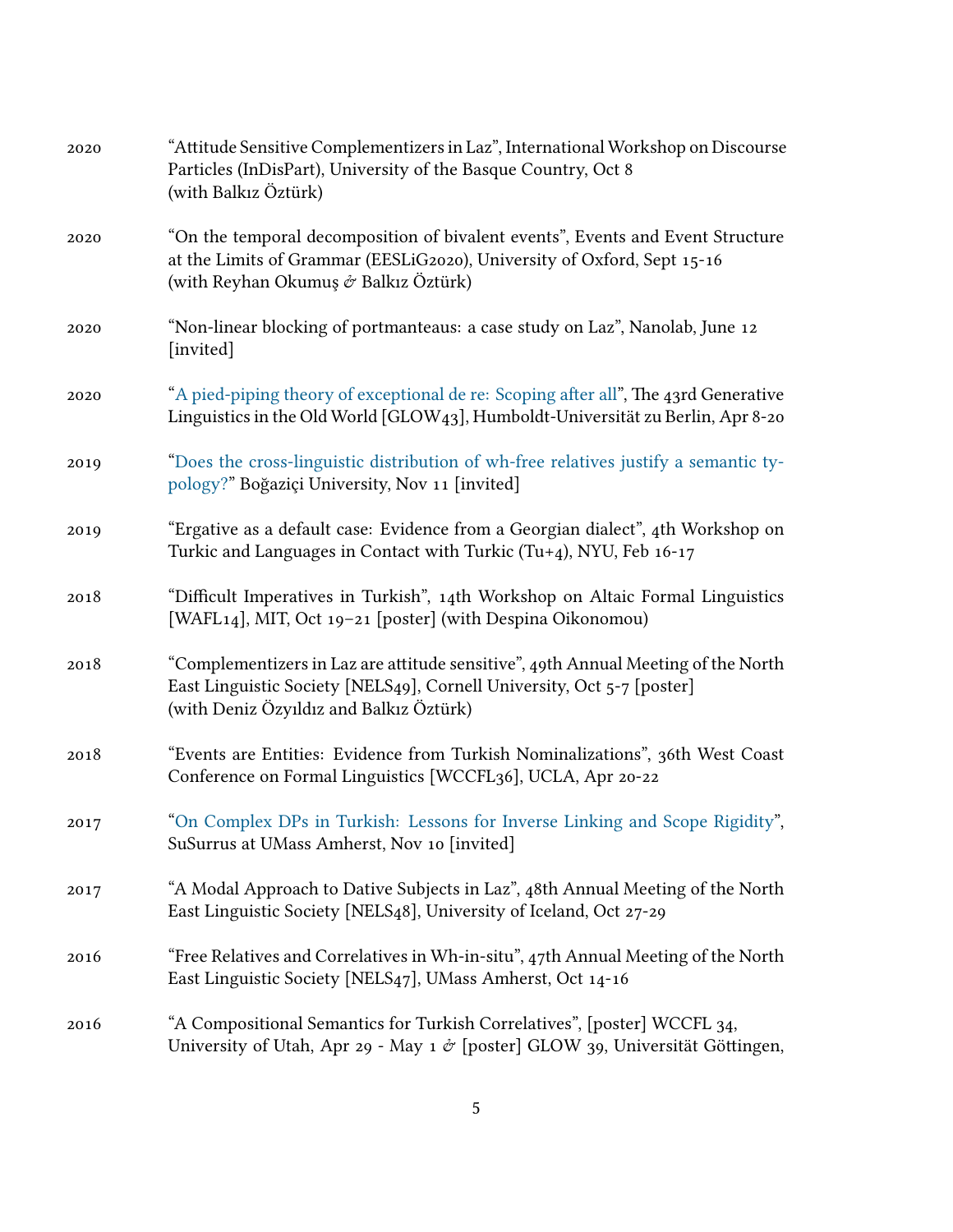Apr 5-8 $\acute{\sigma}$  [talk] WAFL 12, CCSU, May 13-15

| 2015 | "The Logophoric Complementizer in Laz", Societas Linguistica Europaea [SLE] An-<br>nual Meeting 2015, Leiden University, Sept 2-5 (with Balkiz Öztürk)                                                                                                        |
|------|---------------------------------------------------------------------------------------------------------------------------------------------------------------------------------------------------------------------------------------------------------------|
| 2015 | "When Case is not Case: Evidence from Laz", Linguistic Approaches to<br>Endangered Languages: Theory and Description, Boğaziçi University, Jul 28-30<br>(with Ömer Eren)                                                                                      |
| 2015 | "Agreeing Complementizers and Logophoricity in Laz", Linguistic Approaches to<br>Endangered Languages: Theory and Description, Boğaziçi University, Jul 28-30<br>(with Balkız Öztürk)                                                                         |
| 2014 | "On the Search Space of AGREE", Linguistics and Language Conference, Istanbul,<br>June 16-18                                                                                                                                                                  |
| 2014 | "An Empirical Critique of Cyclic Agree", The 22nd Conference of the Student Or-<br>ganisation of Linguistic in Europe [ConSOLEXXII], University of Lisbon, Jan 8-10                                                                                           |
| 2013 | "Revisiting Georgian Obstruent Clusters", 10th Old World Conference on Phonol-<br>ogy [OCP10], Boğaziçi University, Jan 16-19                                                                                                                                 |
| 2012 | "The Diachrony of Case Marking in Georgian: Ergativity and Specificity",<br>Typology, Theory: Caucasus, Boğaziçi University, Nov 29 - Dec 1                                                                                                                   |
| 2012 | "Status of Roots and Nanosyntactic Event Composition: Laz", Workshop on the<br>Representation and the Selection of Exponents, CASTL, Tromsø, Jun 7-8                                                                                                          |
| 2011 | "The Hierarchical Nature of Inter-Onset Relations", Government Phonology Round<br>Table 8, Vienna University, May 6-8                                                                                                                                         |
| 2011 | "Implications of case and agreement patterns in three Caucasian dialects spoken<br>in Turkey: Pazar Laz, Ardeshani Laz and Inegol (Adjarian) Georgian", Conference<br>on Caucasian languages, MPI, Leipzig, May 13-15 (with Balkiz Öztürk and Asli<br>Göksel) |
|      | Employment $\mathcal O$ Teaching Experience                                                                                                                                                                                                                   |

Boğaziçi̇ ̇University, Department of Linguistics

2022 Spring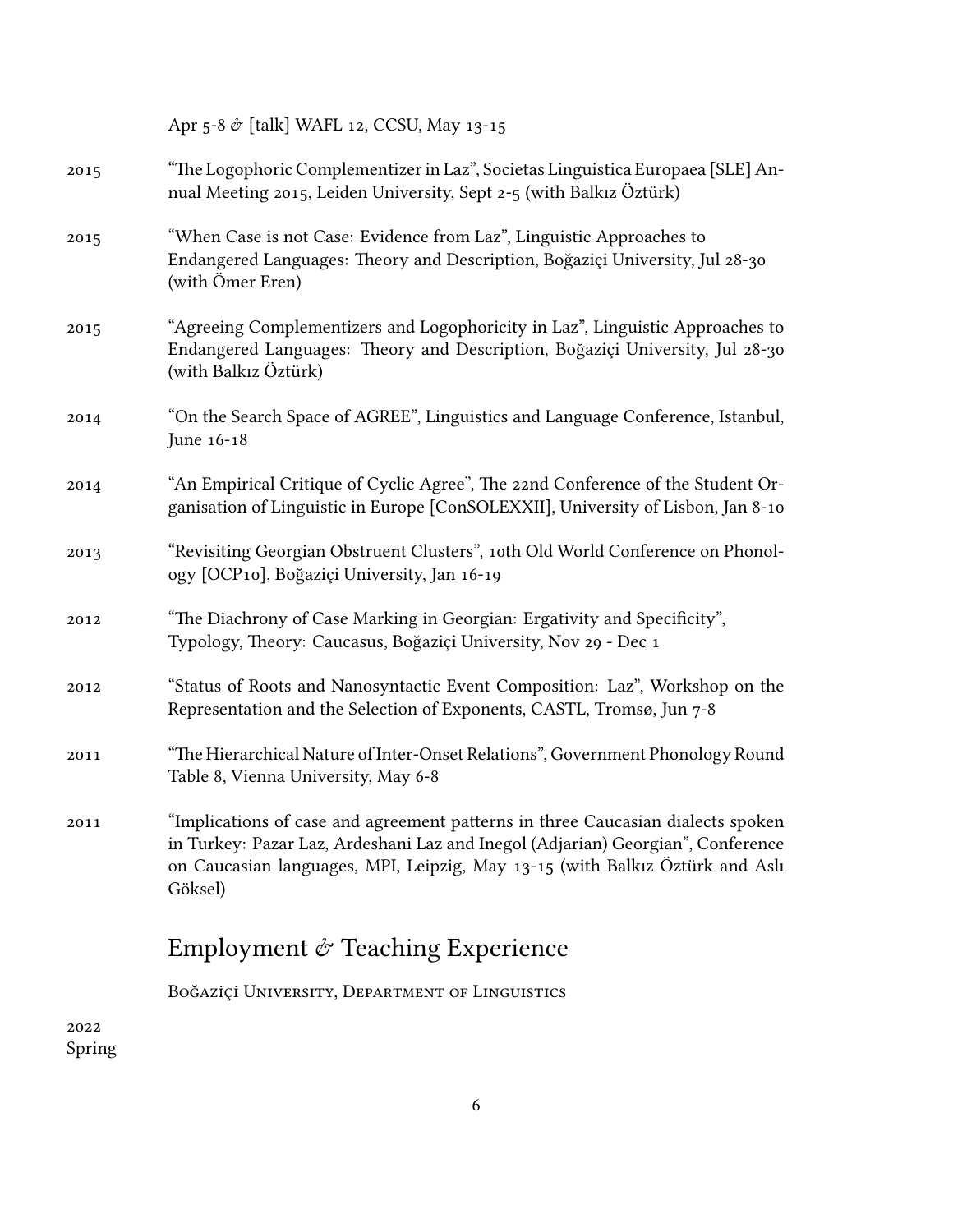|                | Instructor for LING 512 Morphological Analysis [graduate]<br>Instructor for LING 314 Syntax and Semantics of Modern Turkish      |
|----------------|----------------------------------------------------------------------------------------------------------------------------------|
| 2021           | Instructor for LING 504 Semantics [graduate]                                                                                     |
| Fall           | Instructor for LING 101.02 Introduction to Language and Linguistics I                                                            |
| 2021           | Instructor for LING 512/612 Morphological Analysis/Theory [graduate]                                                             |
| Spring         | Instructor for LING 340 Advanced Syntax                                                                                          |
| 2020           | Instructor for LING 101.02 Introduction to Language and Linguistics I                                                            |
| Fall           | Instructor for LING 542 Syntactic Theory [graduate]                                                                              |
| 2020           | Instructor for LING 101.01 Introduction to Language and Linguistics I                                                            |
| Spring         | Instructor for LING 512 Morphological Analysis [graduate]                                                                        |
|                | <b>MIT LINGUISTICS</b>                                                                                                           |
| $2016 - 7$     | Teaching Assistant to 24.900 Introduction to Linguistics [undergraduate]                                                         |
| Spring         | Instructor: Norvin Richards                                                                                                      |
|                | UNIVERSITY OF CRETE, THE CRETE SUMMER SCHOOL OF LINGUISTICS                                                                      |
| 2018           | Teaching Assistant to Fractures at the Syntax-Semantics Interface [graduate]                                                     |
| Summer         | Instructor: Winfried Lechner                                                                                                     |
|                | Teaching Assistant to Introduction to Syntax [undergraduate]<br>Instructor: Sabine Iatridou                                      |
| 2017           | Teaching Assistant to Introduction to Syntax [undergraduate]                                                                     |
| Summer         | Instructor: Sabine Iatridou                                                                                                      |
|                | BOĞAZİÇİ UNIVERSITY, TURKISH LANGUAGE AND CULTURE PROGRAM                                                                        |
| 2016           | Language Instructor for Upper-Intermediate Turkish - Grammar                                                                     |
| Summer         | Language Instructor for Upper-Intermediate Turkish - Writing                                                                     |
| 2015<br>Summer | Language Instructor for Upper-Intermediate Turkish - Grammar                                                                     |
|                | BOĞAZİÇİ UNIVERSITY, WESTERN LANGUAGES AND LITERATURES                                                                           |
| 2014-2011      | Teaching Assistant to<br>LING 321: English Turkish Contrastive Analysis $\times$ 1<br>LING 302: Syntax and Morphology $\times$ 2 |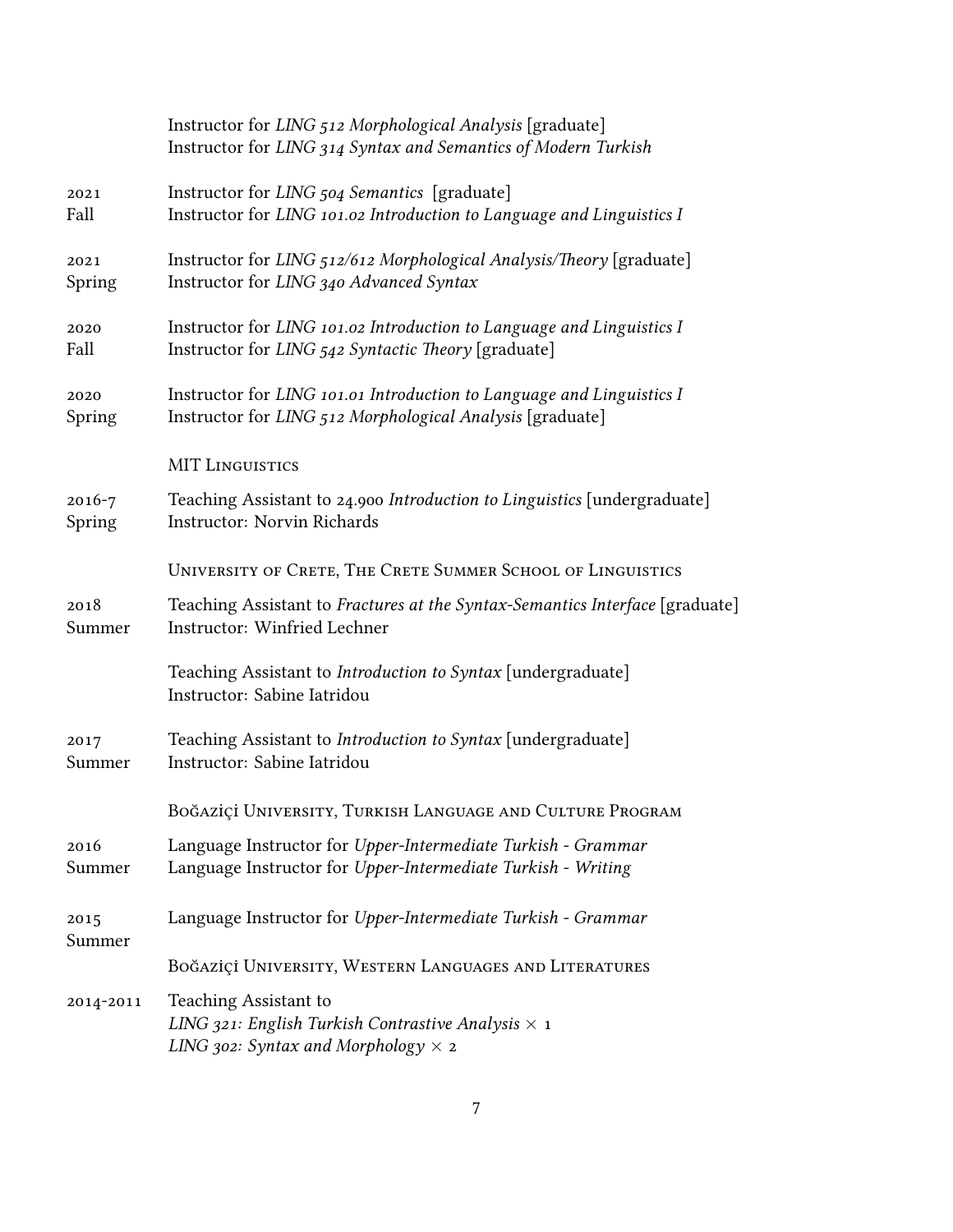*LING 300: Morphology ×* 2 *TK 204: Structure of Modern Turkish ×* 2 *ENGL 201: Structure of Modern English ×* 3 *LING 111: Introduction to Language and Linguistics ×* 5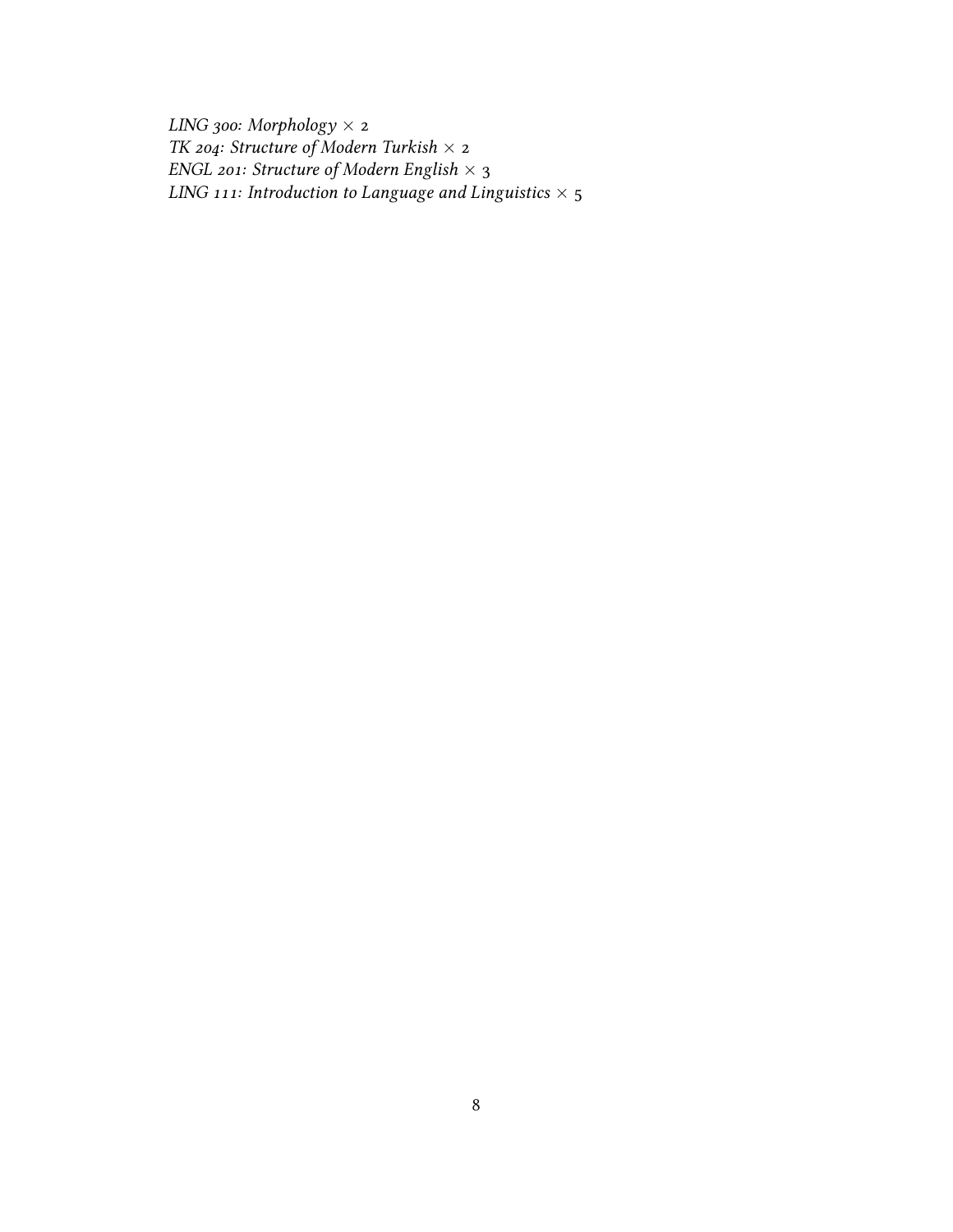2011-2013 Research Assistant, Boğaziçi University Scientific Research Project #5545 *· Consonant-Vowel Interactions in Turkish, Laz, and Armenian* [Project Coordinator: Markus Pöchtrager]

### Reviewing

JOURNALS & PROCEEDINGS

- 2022 Natural Language and Linguistic Theory Dil Dergisi 34. Ulusal Dilbilim Kurultayı 2021 Journal of Semantics, Natural Language and Linguistic Theory The Proceedings of Tu+6 2020 Journal of Semantics Linguistic Inquiry The Linguistic Review Turkic Languages Linguistic Typology Dilbilim Araştırmaları Dergisi *×* 2
	- The Proceedings of Tu+5
- 2019 The Proceedings of Tu+4
- 2018 Language and Linguistics
- 2016 Linguistic Inquiry STUF - Language Typology and Universals

CONFERENCE ABSTRACTS

| 2022 | Sinn und Bedeutung 27                                           | (SuB27)               |
|------|-----------------------------------------------------------------|-----------------------|
|      | The 45th Generative Linguistics in the Old World                | (GLOW <sub>45</sub> ) |
|      | The 7th workshop on Turkic and languages in contact with Turkic | $(Tu+7)$              |
| 2021 | The 52nd Annual Meeting of the North East Linguistic Society    | (NELS <sub>52</sub> ) |
|      | The 44th Generative Linguistics in the Old World                | $(GLOW_{44})$         |